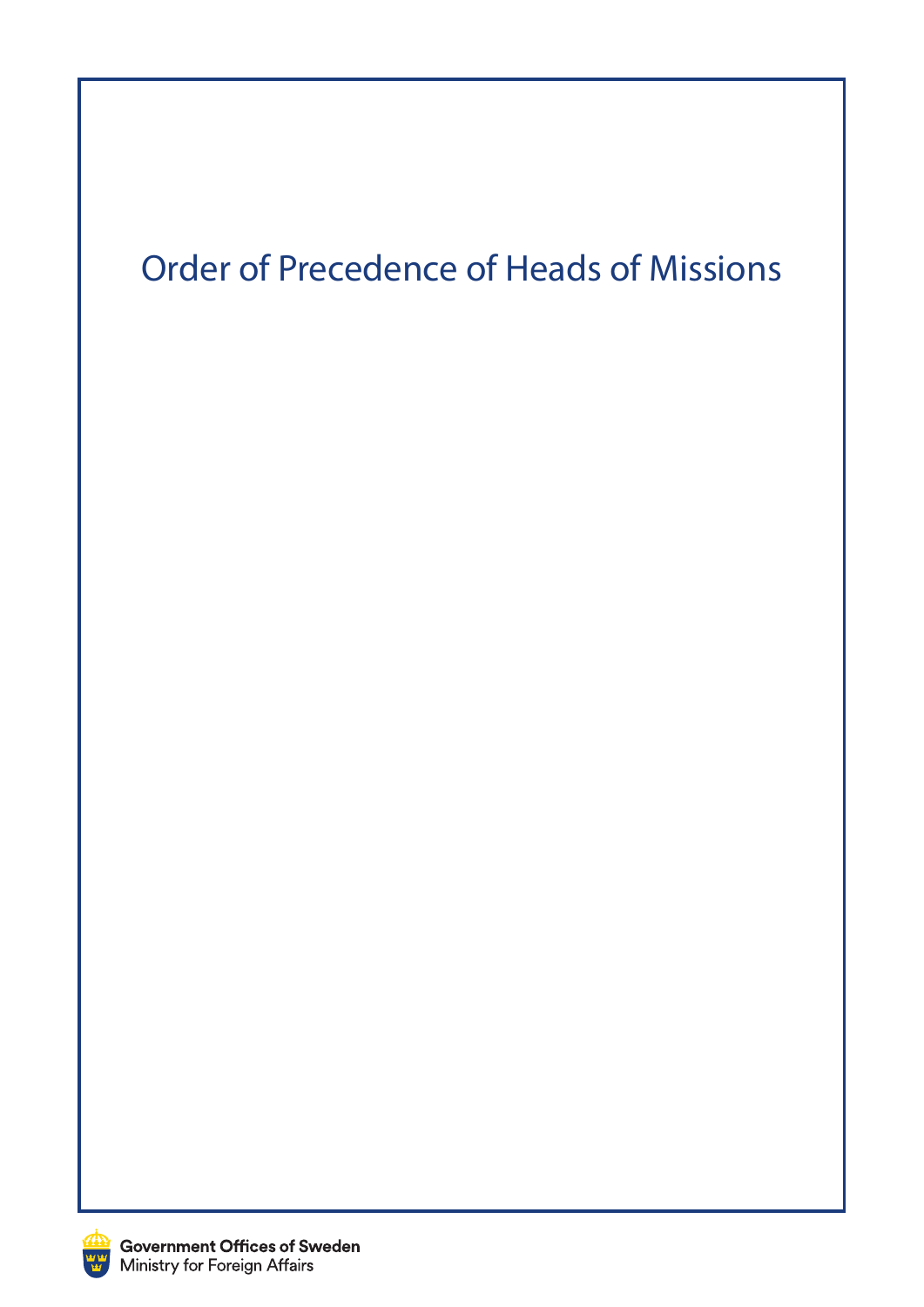## **Ambassadors**

| Russia                     | His Excellency Mr Victor Tatarintsev                              | Mrs Irina Tatarintseva             | 10 juni 2014      |
|----------------------------|-------------------------------------------------------------------|------------------------------------|-------------------|
| Kuwait                     | His Excellency Mr Nabeel R KH<br>Aldakheel                        | Mrs Abeer Abdullah J A<br>Alasfour | 24 november 2015  |
| Benin<br>(Paris)           | His Excellency Mr Eusébe Agbangla                                 |                                    | 15 december 2015  |
| Mali<br>(Berlin)           | His Excellency Mr Toumani Djimé<br>Diallo                         |                                    | 02 juni 2016      |
| Chad<br>(Berlin)           | His Excellency Mr Mahamat<br>Abdoulaye Senoussi                   |                                    | 02 juni 2016      |
| Honduras<br>(Brussels)     | His Excellency Mr Roberto Ochoa<br>Madrid                         |                                    | 22 september 2016 |
| South Sudan<br>(Oslo)      | His Excellency Mr Majak Philemon<br>Majok Koung                   |                                    | 22 september 2016 |
| Costa Rica<br>(London)     | His Excellency Mr Enrique Castillo<br><b>Barrantes</b>            |                                    | 22 september 2016 |
| <b>Bahrain</b><br>(London) | His Excellency Shaikh Fawas bin<br>Mohamed bin Khalifa Al Khalifa |                                    | 20 oktober 2016   |
| Mauritius<br>(London)      | His Excellency Mr Girish Nunkoo                                   |                                    | 20 oktober 2016   |
| Ecuador                    | His Excellency Mr Lautaro Hernan<br>Pozo Malo                     | Mrs Maria Dolores Ceres<br>Borau   | 30 mars 2017      |
| Serbia                     | His Excellency Mr Dragan Momcilovic                               |                                    | 30 mars 2017      |
| Turkmenistan<br>(London)   | His Excellency Mr Yazmurad<br>Nurniyazovich Seryayev              | Mrs Djennetgozel Seryayeva         | 27 april 2017     |
| Bangladesh                 | His Excellency Mr Md Nazmul Islam                                 | Mrs Nuzhat Nazmul                  | 28 september 2017 |
| Hungary                    | Her Excellency Dr Adrien Müller                                   | Mr Attila Nagy                     | 09 november 2017  |
| Zambia                     | Her Excellency Ms Mulembe Rose<br>Salukatula                      | Mr Edward Chomba                   | 09 november 2017  |
| Slovakia                   | Her Excellency Mrs Martina Balunová                               |                                    | 07 december 2017  |
| Turkey                     | His Excellency Mr Hakki Emre Yunt                                 | Mrs Figen Yunt                     | 25 januari 2018   |
| Lebanon                    | His Excellency Mr Hassan Saleh                                    | Mrs Abir Nasser                    | 25 januari 2018   |
| Mauritania<br>(Brussels)   | His Excellency Mr Abdellahi Bah Nagi<br>Kebd                      |                                    | 06 april 2018     |
| <b>Belarus</b>             | His Excellency Mr Dmitry Mironchik                                | Mrs Irina Mironchik                | 14 juni 2018      |
| Chile                      | His Excellency Mr Hernán Pablo<br>Arturo Bascuñán Jiménez         | Mr Luiz Moreira                    | 14 juni 2018      |
| Yemen<br>(Hague)           | Her Excellency Ms Sahar<br>Mohammed Abduljabbar Ghanem            |                                    | 14 juni 2018      |
| <b>Bulgaria</b>            | His Excellency Mr Ivan Vesselinov<br>Pavlov                       | Mrs Vasilena Dotkova               | 13 september 2018 |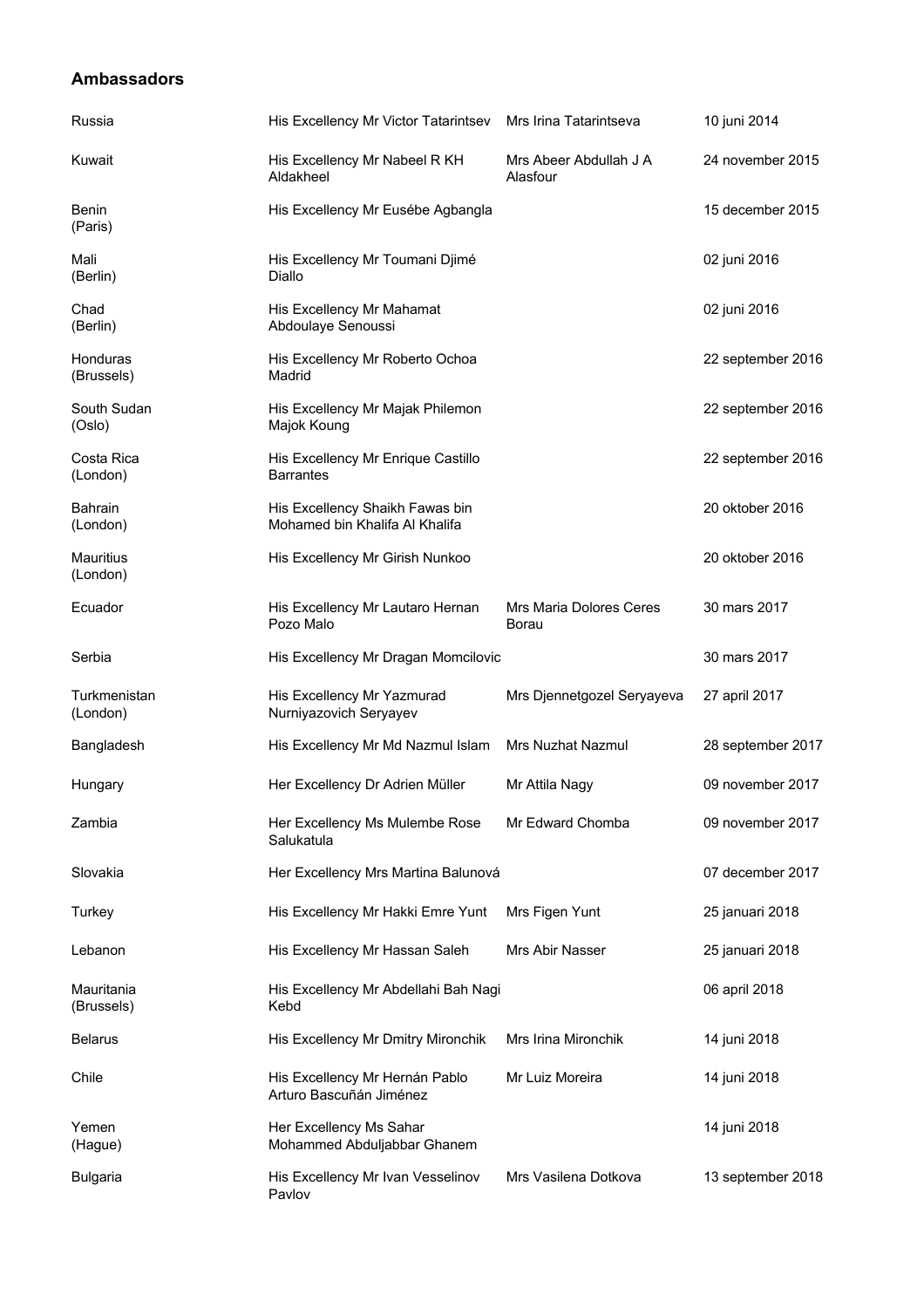| Mozambique                          | His Excellency Mr Florêncio Joel<br>Alberto Sele                           | Mrs Ambrosina Delfina Dos<br>Santos Tamela | 13 september 2018 |
|-------------------------------------|----------------------------------------------------------------------------|--------------------------------------------|-------------------|
| Sudan                               | His Excellency Mr Mohamed Isa<br>Edam Balila                               | Mrs Nahid Altayeb Abdalla<br>Alamin        | 04 oktober 2018   |
| Austria                             | Her Excellency Mag Dr Gudrun Graf Dr Bernd Graf                            |                                            | 04 oktober 2018   |
| Malawi<br>(London)                  | His Excellency Mr Kenna Alewa<br>Mphonda                                   |                                            | 04 oktober 2018   |
| Qatar                               | Her Excellency Mrs Moza Nasser<br>A.A. Al-Thani                            |                                            | 24 oktober 2018   |
| Albania                             | His Excellency Mr Virgjil Kule                                             |                                            | 24 oktober 2018   |
| New Zealand                         | His Excellency Mr Andrew Thomas<br>Jenks                                   | Mrs Pia Annette Karlberg (S)               | 24 oktober 2018   |
| Korea, D.P.Rep.                     | His Excellency Mr Won Guk Ri                                               | Mrs Ok Sun Ri                              | 12 december 2018  |
| Uzbekistan<br>(Berlin)              | His Excellency Mr Nabijon Kasimov                                          |                                            | 12 december 2018  |
| Namibia                             | His Excellency Mr George Mbanga<br>Liswaniso                               | Mrs Agnes Manga Liswaniso                  | 17 januari 2019   |
| Croatia                             | His Excellency Dr Sinisa Grgic                                             | Mrs Sanja Coric Grgic                      | 17 januari 2019   |
| Jamaica<br>(London)                 | His Excellency Mr Seth George<br>Ramocan                                   |                                            | 17 januari 2019   |
| <b>Burkina Faso</b><br>(Copenhagen) | Her Excellency Ms Maria-Goretti<br>Blandine Dicko Agaleoue Adoua           |                                            | 17 januari 2019   |
| Botswana                            | Her Excellency Ms Chandapiwa<br>Nteta                                      |                                            | 21 februari 2019  |
| Malaysia                            | Her Excellency Mrs Nur Ashikin Binti Mr Abdul Rahim Bin Alias<br>Mohd Taib |                                            | 21 februari 2019  |
| Slovenia<br>(Copenhagen)            | His Excellency Mr Edvin Skrt                                               |                                            | 21 februari 2019  |
| Liberia<br>(Berlin)                 | Her Excellency Mrs Youngor Sevelee<br>Telewoda                             |                                            | 21 februari 2019  |
| Nicaragua<br>(Helsinki)             | His Excellency Mr Ricardo José<br>Alvarado Noguera                         |                                            | 24 maj 2018       |
| Armenia                             | His Excellency Mr Alexander<br>Arzoumanian                                 | Mrs Melissa Fraser Brown                   | 28 mars 2019      |
| North Macedonia                     | Her Excellency Mrs Mira Krajachikj                                         |                                            | 28 mars 2019      |
| Kosovo                              | Her Excellency Mrs Shkendije Geci<br>Sherifi                               | Mr Tansel Sherifi                          | 08 maj 2019       |
| Greece                              | His Excellency Mr Andreas Fryganas Mrs Despina Poulou                      |                                            | 08 maj 2019       |
| Lithuania                           | His Excellency Mr Giedrius Cekuolis                                        |                                            | 08 maj 2019       |
| Angola                              | His Excellency Mr Apolinario Jorge<br>Correia                              | Mrs Eva Correia                            | 19 september 2019 |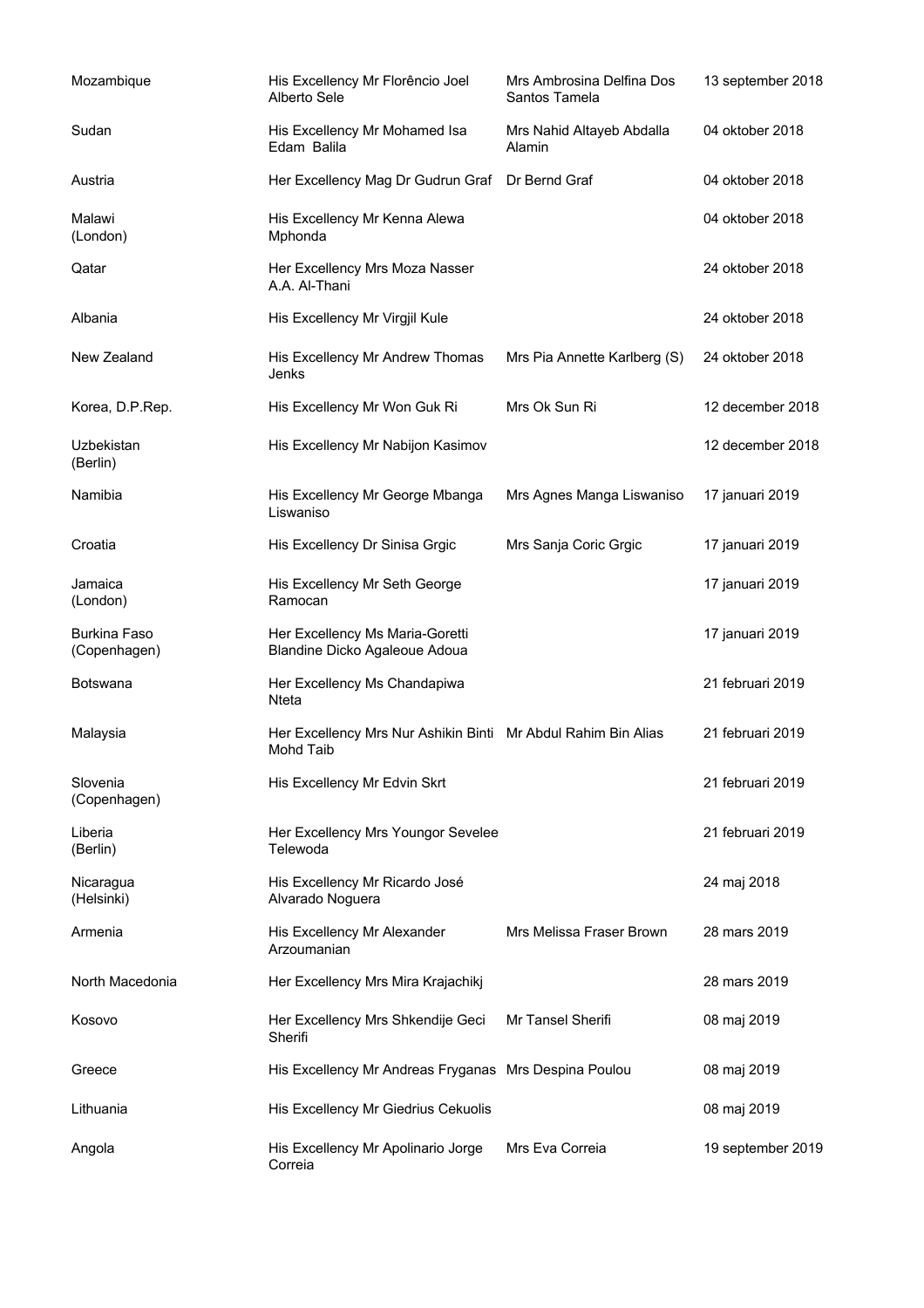| <b>United Arab Emirates</b> | His Excellency Shaikh Mohammed<br>bin Maktoum bin Rashid Al-Maktoum           | Mrs Zaineb Sefiani                                               | 19 september 2019 |
|-----------------------------|-------------------------------------------------------------------------------|------------------------------------------------------------------|-------------------|
| Mexico                      | His Excellency Mr Francisco Eduardo Mrs Elena Calero Aguilar<br>Del Rio Lopez |                                                                  | 10 oktober 2019   |
| Estonia                     | His Excellency Mr Margus Kolga                                                | Mrs Maarja Maasikas                                              | 10 oktober 2019   |
| United Kingdom              | Her Excellency Mrs Judith Mary<br>Gough                                       | Mrs Nerantzoula Kleiousi                                         | 10 oktober 2019   |
| Denmark                     | Her Excellency Mrs Vibeke Rovsing<br>Lauritzen                                | Mr Thomas Lauritzen                                              | 07 november 2019  |
| Australia                   | His Excellency Mr Bernard Joseph<br>Philip                                    | Dr Genevieve Clune                                               | 07 november 2019  |
| Kenya                       | Her Excellency Mrs Diana Wanjiku<br>Kiambuthi                                 |                                                                  | 28 november 2019  |
| Afghanistan                 | His Excellency Mr Ghulam Abbas<br>Noyan                                       | Mrs Sidiqa Noyan                                                 | 28 november 2019  |
| Singapore<br>(Singapore)    | His Excellency Mr Andrew Kwan Kok<br>Tiong                                    |                                                                  | 28 november 2019  |
| Guinea<br>(Berlin)          | His Excellency Mr Mamadou Siradiou<br>Diallo                                  |                                                                  | 28 november 2019  |
| South Africa                | Her Excellency Mrs Brigitte Sylvia<br>Mabandla                                | Mr Lindelwe Mabandla                                             | 16 januari 2020   |
| Panama                      | His Excellency Mr Andres Gregorio<br>Nunez Sanchez                            |                                                                  | 16 januari 2020   |
| Laos                        | His Excellency Mr Bounliep<br>Houngvongsone                                   | Mrs Keokaysone<br>Houngvongsone                                  | 16 januari 2020   |
| Bahamas<br>(London)         | His Excellency Mr Ellison Edroy<br>Greenslade                                 |                                                                  | 16 januari 2020   |
| Bosnia-Herzegovina          | Her Excellency Dr Elvira Dilberovic Mr Alija Dilberovic                       |                                                                  | 20 februari 2020  |
| Iran                        | His Excellency Mr Ahmad Masoumi<br>Far                                        | Mrs Ghodsi Masoumi Far                                           | 20 februari 2020  |
| Mongolia                    | His Excellency Mr Janabazar<br>Tuvdendorj                                     | Mrs Batsanaa Bayartogtokh                                        | 20 februari 2020  |
| Poland                      | Her Excellency Mrs Joanna Hofman                                              |                                                                  | 23 april 2020     |
| Viet Nam                    | His Excellency Mr Dang Duong Phan Mrs Thu Huong Duong                         |                                                                  | 23 april 2020     |
| El Salvador                 | Her Excellency Mrs Patricia Nathaly<br>Godinez Aguillon                       | Mr Daniel Aguillon Marquez<br>(SB)                               | 02 september 2020 |
| Iceland                     | His Excellency Mr Hannes Heimisson Mrs Gudrún Sólonsdóttir                    |                                                                  | 02 september 2020 |
| <b>Netherlands</b>          | His Excellency Mr Bengt Cornelis<br>Josef van Loosdrecht                      |                                                                  | 02 september 2020 |
| Portugal                    | Her Excellency Mrs Sara Feronha<br>Martins                                    | Mr Sergio Campo Bernal                                           | 09 september 2020 |
| France                      | His Excellency Mr Etienne, Guy,<br>Marie, Noel Le Harivel de Gonneville       | Mrs Agnès Fort ép. Le Harivel 09 september 2020<br>de Gonneville |                   |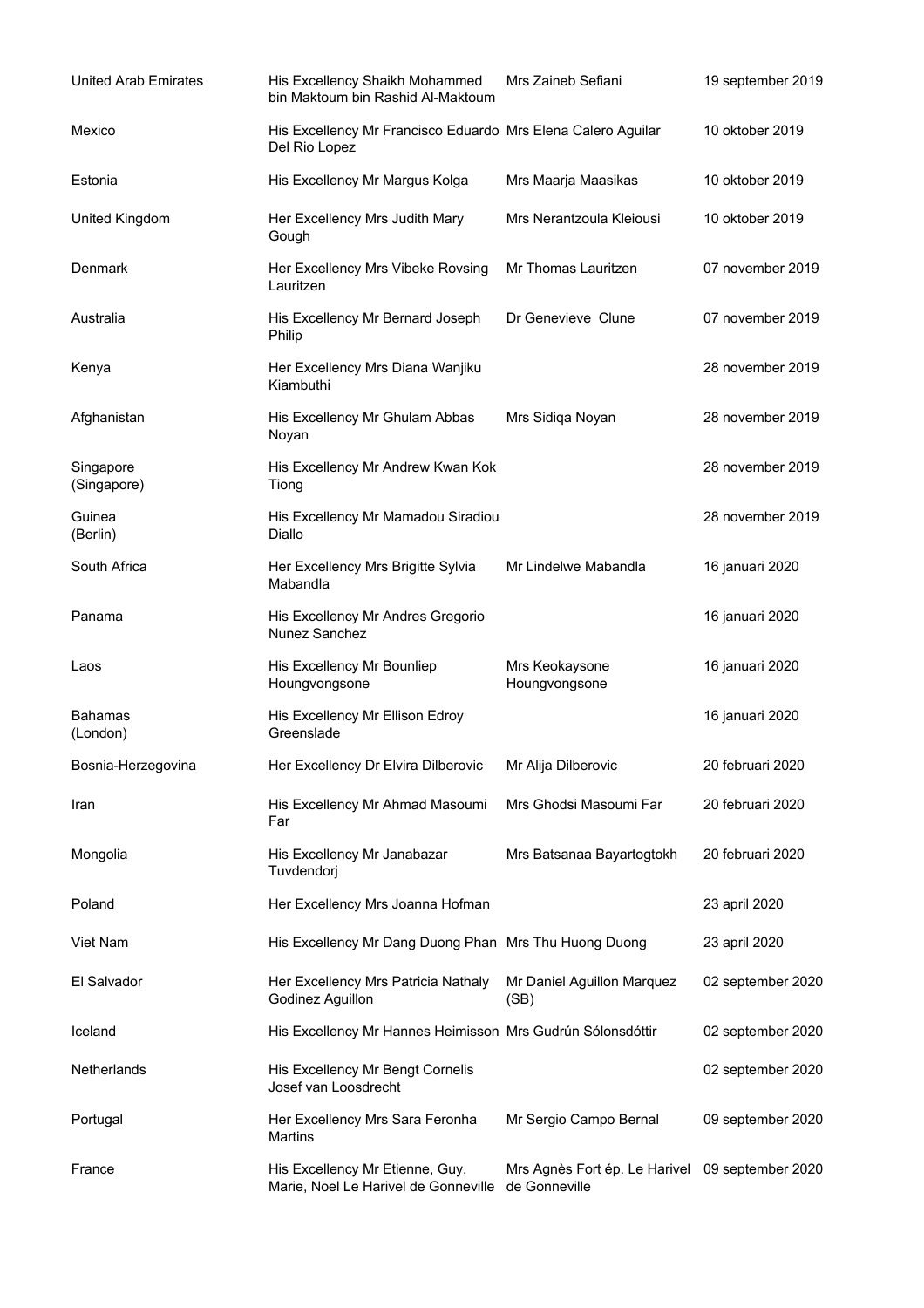| Colombia             | His Excellency Mr Cesar Tulio<br>Delgado Blandon                          | Mrs Luz Alba Vargas Escobar 24 september 2020  |                   |
|----------------------|---------------------------------------------------------------------------|------------------------------------------------|-------------------|
| Spain                | Her Excellency Ms Maria Cristina<br>Latorre Sancho                        |                                                | 24 september 2020 |
| Thailand             | Her Excellency Mrs Kanchana<br>Patarachoke                                |                                                | 07 oktober 2020   |
| Andorra<br>(Andorra) | His Excellency Mr Gil Rossell<br>Duchamps                                 |                                                | 07 oktober 2020   |
| Maldives<br>(Berlin) | His Excellency Mr Ahmed Latheef                                           |                                                | 07 oktober 2020   |
| Ireland              | His Excellency Mr Austin John<br>Gormley                                  | Mrs Krassi Gormley                             | 29 oktober 2020   |
| Malta<br>(Valletta)  | Her Excellency Ms Marlene Mizzi                                           |                                                | 29 oktober 2020   |
| Indonesia            | His Excellency Mr Kamapradipta<br>Isnomo                                  | Mrs Ria Rafika Sari                            | 19 november 2020  |
| Switzerland          | His Excellency Mr François Olivier<br>Voeffray-Peyro                      | Mrs Maria-Gloria Peyro de<br>Quintana Voeffray | 23 november 2020  |
| Ukraine              | His Excellency Mr Andrii Plakhotniuk Mrs Viktoriia Plakhotniuk            |                                                | 23 november 2020  |
| Tunisia              | His Excellency Mr Riadh Ben Sliman                                        | Mrs Samia Ben Youssef Ep<br><b>Ben Sliman</b>  | 23 november 2020  |
| Pakistan             | His Excellency Mr Zahoor Ahmed                                            |                                                | 04 december 2020  |
| Argentina            | Her Excellency Ms Maria Clara<br><b>Biglieri</b>                          | Mr Alejo Falces                                | 04 december 2020  |
| Guatemala            | His Excellency Mr Georges De la<br>Roche du Ronzet Plihal                 | Mrs Alice Mary Newton                          | 04 december 2020  |
| India                | His Excellency Mr Tanmaya Lal                                             | Mrs Sumita Lal                                 | 09 december 2020  |
| Cuba                 | Her Excellency Mrs Alba Beatriz Soto Mr Jesus Felix Caballero<br>Pimentel | Rodriguez                                      | 24 februari 2021  |
| Dominican Republic   | Her Excellency Mrs Lourdes Gisela<br>Antonia Victoria-Kruse               |                                                | 03 mars 2021      |
| Kazakhstan           | His Excellency Mr Sergey Nurtayev                                         | Mrs Ekaterina Nurtaeva                         | 17 mars 2021      |
| Sri Lanka            | His Excellency Mr Dharshana<br>Mahendra Perera                            |                                                | 22 mars 2021      |
| Cambodia<br>(London) | His Excellency Mr Pharidh Kan                                             |                                                | 22 mars 2021      |
| Italy                | His Excellency Mr Vinicio Mati                                            |                                                | 18 maj 2021       |
| Czechia              | Her Excellency Ms Anita Grmelová                                          |                                                | 09 juni 2021      |
| Korea, Rep.          | His Excellency Mr Taeyouk Ha                                              | Mrs Hyeonhee Kim                               | 21 juni 2021      |
| Saudi Arabia         | Mrs Enass Ahmad A. Alshahwan                                              | Mr Raed Hamad A. Almohaidib 28 juni 2021       |                   |
| Philippines          | Her Excellency Ms Maria Lumen<br>Isleta                                   |                                                | 01 juli 2021      |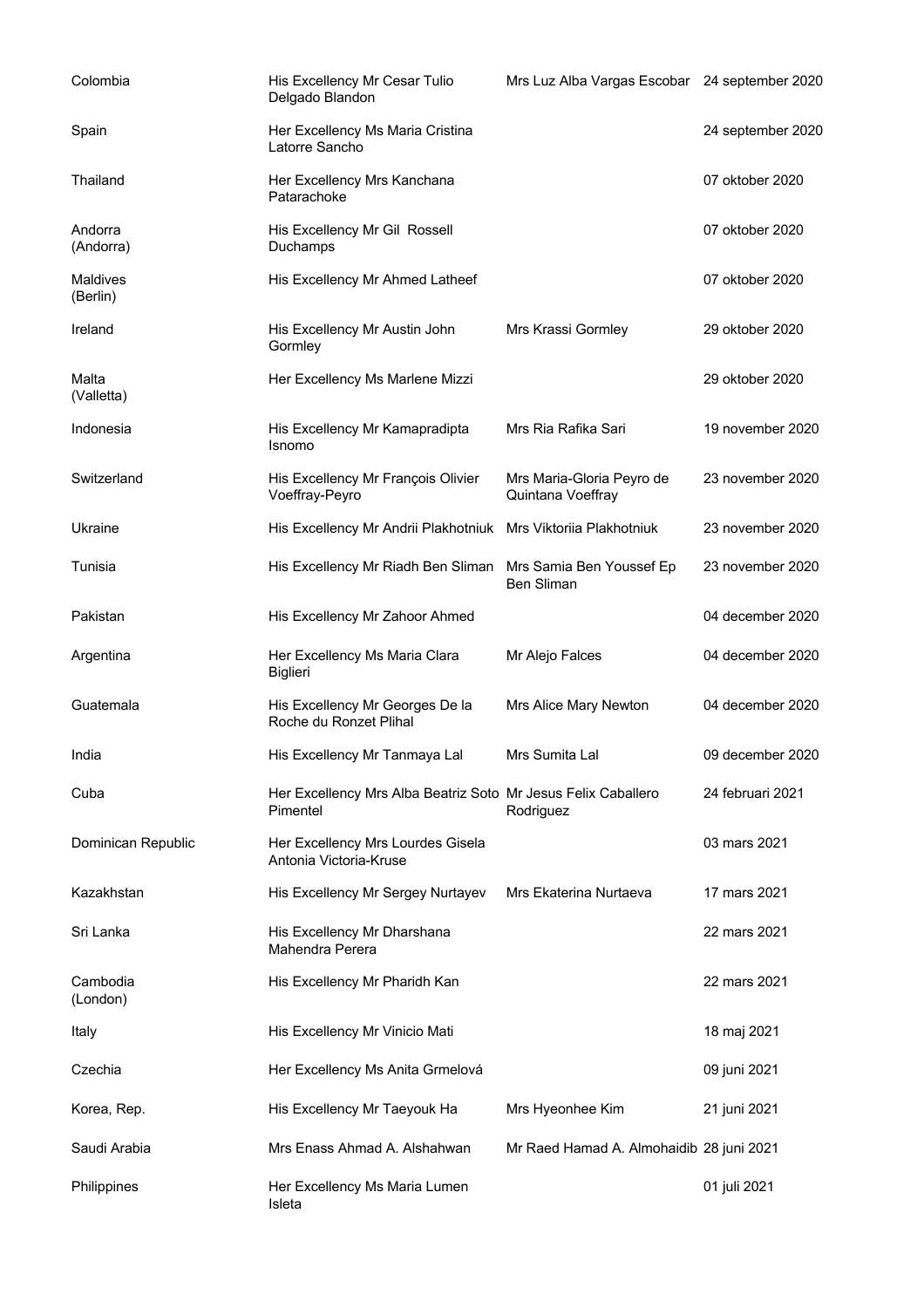| Nigeria                    | His Excellency Mr Bukar Buni<br>Hamman                | Mrs Maryam Babagana<br>Hamman    | 01 juli 2021      |
|----------------------------|-------------------------------------------------------|----------------------------------|-------------------|
| Azerbaijan                 | His Excellency Mr Zaur Ahmadov                        | Mrs Ulkar Alibayli               | 01 juli 2021      |
| Germany                    | Her Excellency Dr Uta Christina<br><b>Beinhoff</b>    | Dr Joachim Bertele               | 10 augusti 2021   |
| Israel                     | His Excellency Mr Ziv Nevo Kulman                     |                                  | 27 augusti 2021   |
| Belgium                    | His Excellency Mr Carl Lodewijk A.<br>Peeters         |                                  | 27 augusti 2021   |
| Finland                    | Her Excellency Ms Maimo Susanne<br>Henriksson         | Mr Teemu Kokko                   | 02 september 2021 |
| Norway                     | Her Excellency Mrs Aud Kolberg                        |                                  | 02 september 2021 |
| Latvia                     | Mrs Ilze Ruse                                         | <b>Mr Vitolds Rusis</b>          | 29 september 2021 |
| Rwanda                     | Her Excellency Mrs Diane Gashumba                     |                                  | 06 oktober 2021   |
| Georgia                    | His Excellency Mr Irakli Khutsurauli                  | Mrs Elene Lezhava                | 06 oktober 2021   |
| Luxembourg<br>(Copenhagen) | His Excellency Mr Henri Schumacher                    |                                  | 06 oktober 2021   |
| Tanzania                   | Her Excellency Ms Grace Alfred<br>Olotu               |                                  | 22 oktober 2021   |
| Zimbabwe                   | Her Excellency Mrs Priscila<br>Misihairabwi Mushonga  |                                  | 22 oktober 2021   |
| <b>Bolivia</b>             | His Excellency Mr Milton Rene Soto<br>Santiesteban    |                                  | 29 oktober 2021   |
| Canada                     | His Excellency Mr Jason Lancelot<br>Alexander Latorre | Ms Lauren Madison Haney          | 29 oktober 2021   |
| Egypt                      | His Excellency Mr Ahmed Adel<br>Sobhy Ahmed           | Mrs Marwa Elsayed Ashour<br>Amin | 09 november 2021  |
| Japan                      | His Excellency Mr Masaki Noke                         |                                  | 16 november 2021  |
| Algeria                    | His Excellency Mr Abdelaziz Djerad                    | Mrs Fouzia Djerad                | 20 december 2021  |
| China                      | His Excellency Mr Aimin Cui                           | Mrs Lihong Li                    | 11 januari 2022   |
| United States of America   | His Excellency Mr Erik Douglas<br>Ramanathan          | Mr Ranesh Ramanathan             | 20 januari 2022   |
| Somalia                    | His Excellency Mr Mohamed Hassan<br>Abdi              |                                  | 03 februari 2022  |
| Morocco                    | His Excellency Mr Karim Medrek                        | Mrs Fatine Charrat               | 11 januari 2022   |
| Libya                      | His Excellency Mr Khattab H M<br>Lameen               | Mrs Fatimah A A Hamad            | 28 januari 2022   |
| Uruguay                    | His Excellency Mr Federico Jose<br>Perazza Scapino    | Mrs Silvia Norma Perez Leoni     | 17 februari 2022  |
| Ghana<br>(Copenhagen)      | Her Excellency Mrs Sylvia Naa<br>Adaawa Annoh         |                                  | 02 mars 2022      |